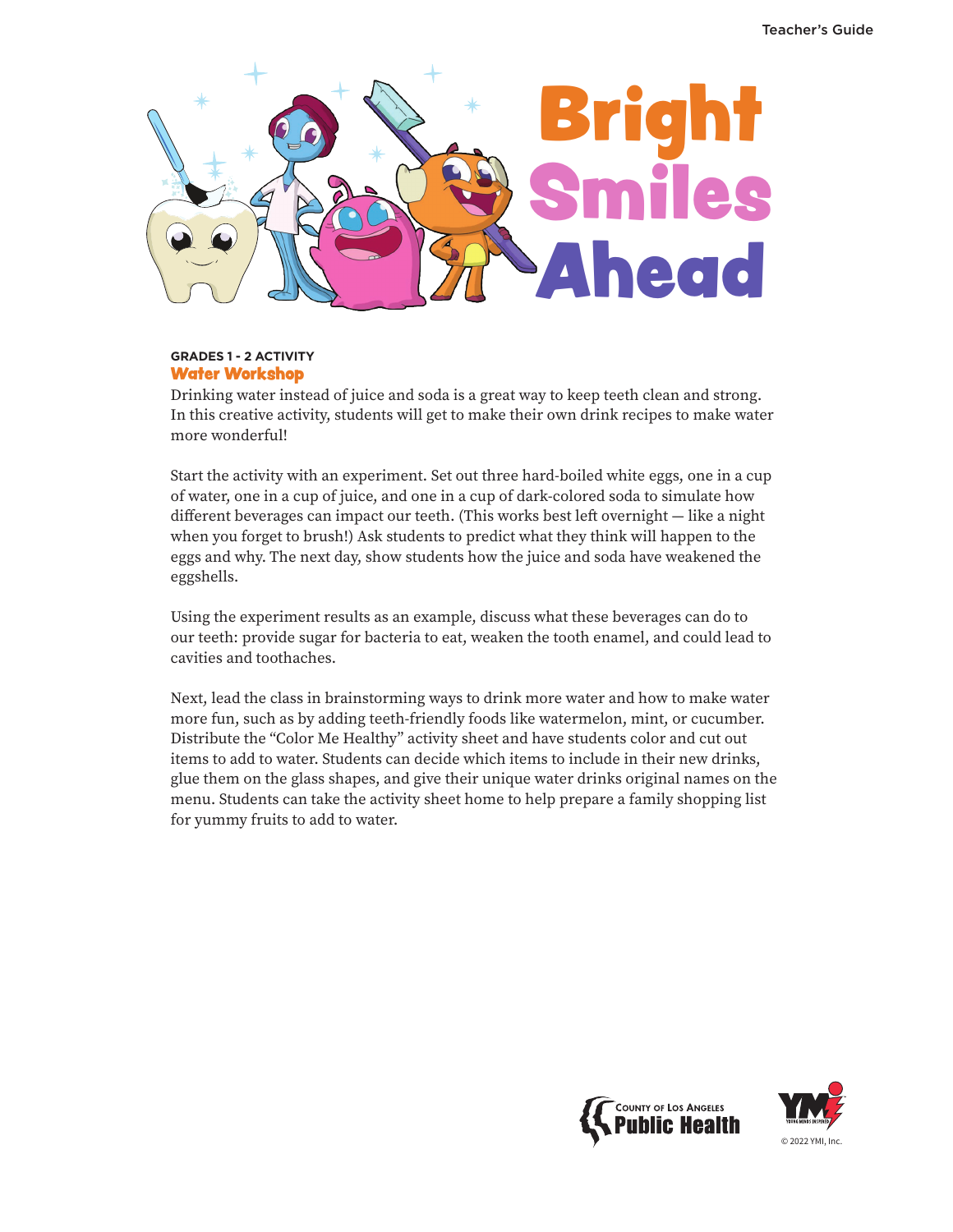## **1. Color** the watermelon, cucumbers, and mint. 2. Cut out the pictures. 3. Glue one or more pictures on each water glass. Name your drinks! Color Me Healthy Student Activity Sheet **Reproducible Original** Water is the best drink for your teeth. Make your water even more fun. Add fruit, veggies, or mint to make a new drink. Name your new creations! Wonderful Water Menu cucumber watermelon mint









Families: Your children are learning how to have Bright Smiles Ahead. Drinking water instead of juice, soda, and other sugary drinks helps teeth stay strong and prevents cavities. Adding fruit, veggies, or mint to the water can make water more fun. And drinking water throughout the day isn't only good for teeth, it's good for the whole body!